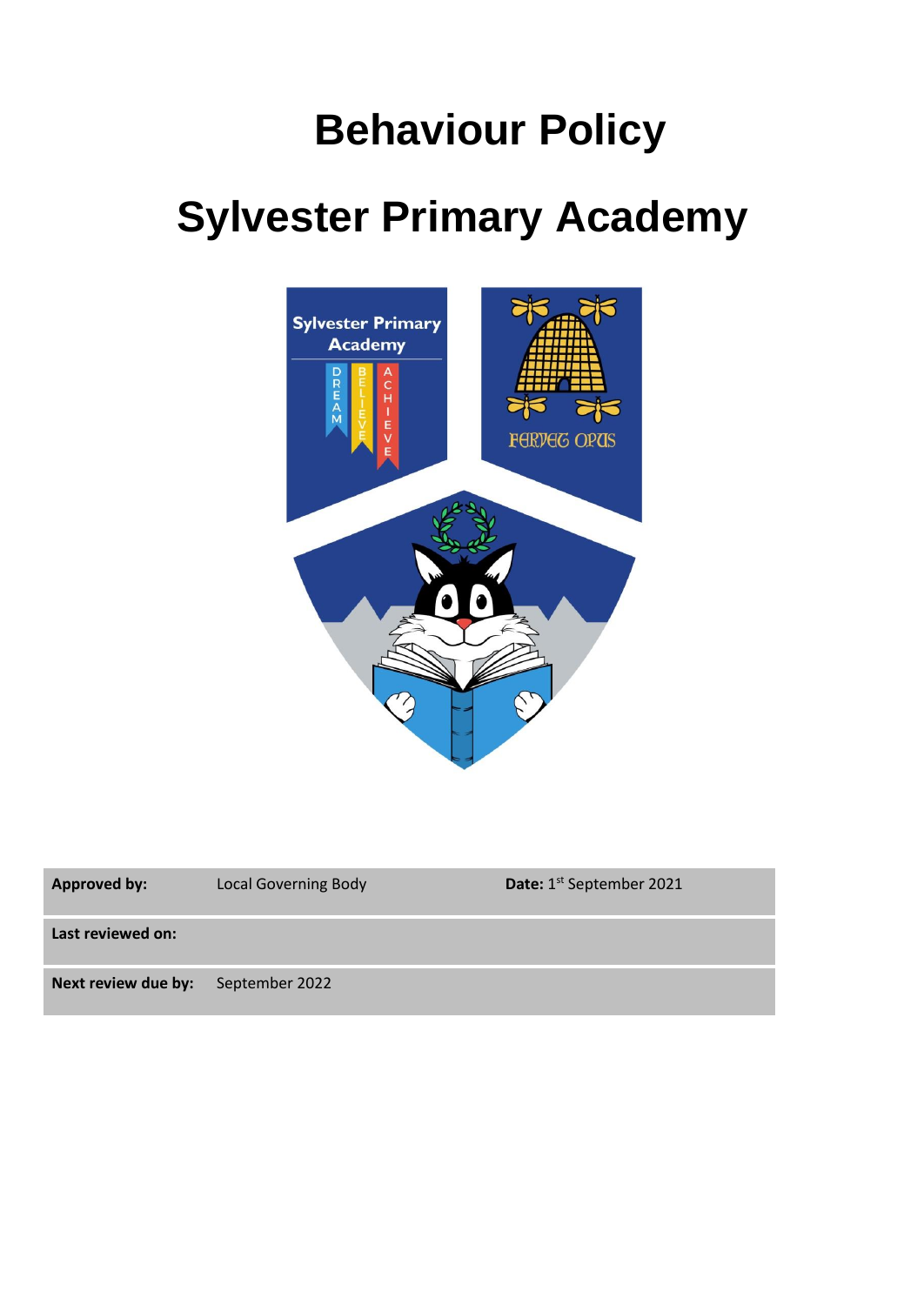

## **Sylvester Primary Academy Behaviour Policy**

Sylvester Primary School is committed to creating an environment where exemplary behaviour is at the heart of productive learning. Everyone is expected to maintain the highest standards of personal conduct, to accept responsibility for their behaviour and encourage others to do the same. As members of our community, we adhere to the values of being: 'Respectful, Ready, and Safe.'

#### **At Sylvester, we aim to:**

- Provide a safe, comfortable and caring environment where optimum learning takes place
- Provide clear guidance for children, staff and parents of expected levels of behaviour
- Use a consistent and calm approach
- Ensure all adults take responsibility for managing behaviour and follow-up incidents personally
- Ensure all adults use consistent language to promote positive behaviour and
- Use restorative approaches instead of punishments

#### **Purpose of the behaviour policy**

To provide simple, practical procedures for staff and children that:

- Foster the belief that there are no 'naughty' children, just 'wrong choices'
- Encourage children to recognise that they can and should make the 'right' choices
- Recognise individual behavioural norms and respond appropriately
- Promote self-esteem and self-discipline
- Teach appropriate behaviour through positive intervention

#### **All staff must:**

- Take time to welcome children at the start of the day
- Be at the door of their rooms at the start of each session
- Always pick up on children who are failing to meet expectations
- Always redirect children by referring to 'Be Ready, Be Respectful and Be Safe'

#### **The Principal and The Senior Leadership Team must:**

- Be a visible presence around the school
- Regularly celebrate staff and children whose efforts go above and beyond expectations
- Encourage use of positive praise, phone calls/texts/notes home and certificates/stickers
- Ensure staff training needs are identified and met
- Use behaviour records to organise interventions and targets
- Support teachers in managing children with more complex or challenging behaviours

#### **Members of staff who manage behaviour must:**

- Deliberately and persistently catch children doing the right thing and praise them in front of others
- Know their classes well and develop positive relationships with all children
- Relentlessly work to build mutual respect
- Remain calm and keep their emotion for when it is most appreciated by children
- Demonstrate unconditional care and compassion

#### **Pupils are expected to:**

- Always do their best
- Take responsibility for their behaviour and conduct
- Show respect to members of staff and each other
- Make it possible for all children to learn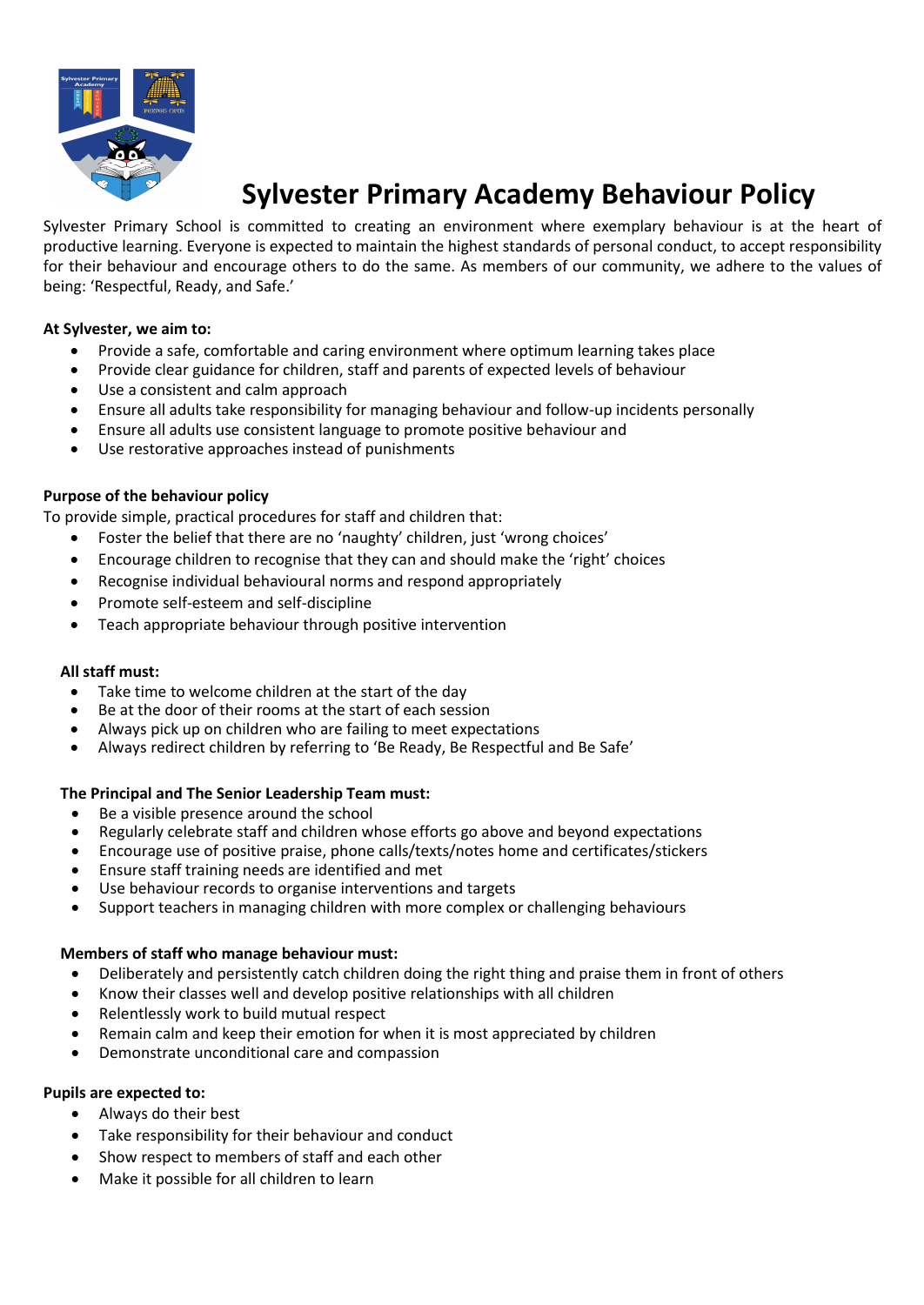- Treat the School environment and School property with respect
- Accept sanctions when given
- Act safely at all times

### Behaviour for Learning

#### **Sylvester Primary School principles: 'Ready, Respectful, Safe'**

We believe that self-regulation and respect are at the heart of good behaviour. We foster and expect good behaviour from all children. This means children are expected to treat each other and the School staff with respect because they know this is the right way to behave.

Everybody has the right to be treated with respect.

Underlying principles:

We treat others how we want to be treated - READY We are respectful to everyone and to our environment - RESPECT We act safely at all times - SAFE

We recognise that clear structure of predictable outcomes have the best impact on behaviour. Our principle sets out the rules, relentless routines and visible consistencies that all children and staff follow. It is based on the work of Paul Dix and his book 'When the adults change, everything changes'. Good behaviour is recognised sincerely rather than just rewarded. Children are praised publicly and reminded in private.

*''When people talk about behaviour, they obsessively search for the instant solution. Some peddle magic dust or 'behaviour systems' that glisten yet quickly fade. Others relentlessly scream for a bigger stick to beat children down*  with. Both extremes harbour an irresistible idea that there is a short cut to changing behaviour. They sell the lie that *you can provoke sustained behavioural change in others without doing much hard work yourself. The truth is that there is no alternative to the hard work: building relationships with those who would rather not, resetting*  expectations with those who trample them, being relentlessly positive and sustaining a poker face when confronted *with challenging behaviour.''*

Paul Dix, Pivotal Education

The school has three simple rules **'Be Ready, Respectful and Safe'** which can be applied to a variety of situations and are taught and modelled explicitly.

We also understand that for some children following our behaviour expectations are beyond their developmental level. In this case, these children will have bespoke positive behaviour plans which may include rewards to reinforce positive behaviour.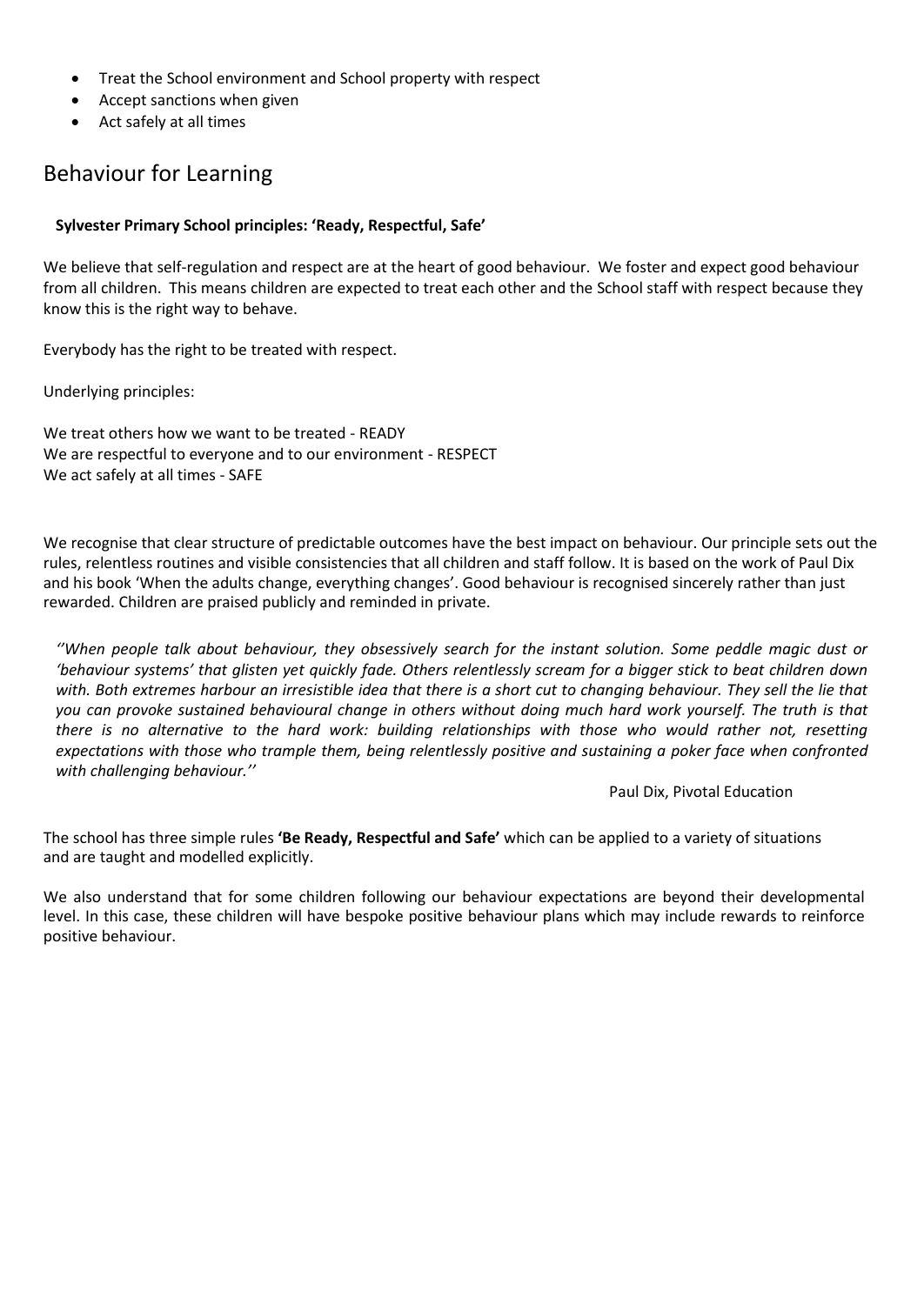| <b>Our Rules</b>                              | <b>Visible Consistencies</b>                                                                                                                                                                                                                       | <b>Over and Above Recognition</b>                                                                                                                                                                             |
|-----------------------------------------------|----------------------------------------------------------------------------------------------------------------------------------------------------------------------------------------------------------------------------------------------------|---------------------------------------------------------------------------------------------------------------------------------------------------------------------------------------------------------------|
| 1. Be Ready<br>Be Respectful<br>Be Safe<br>3. | Daily meet and greet<br>Persistently catching children doing the right<br>thing<br>Picking up on children who are failing to meet<br>3.<br>expectations<br>4. Praising in public (PIP), Reminding in private<br>(RIP)<br>Consistent language<br>5. | Recognition boards<br>2. Certificates<br>3.<br>Dojo points<br>4. Phone call/message home<br>5.<br>Verbal praise<br>6. SLT praise<br>7. Show work at Celebration Assembly<br>8. Dojo Champion/ Class Superstar |

| Stepped Boundaries - Gentle Approach, use child's name, child level, eye contact, deliver message |                      |                                                                                                                                                                                                                                                                                                                                                                                                                                                                                                                                                                                                                                                                                                     |  |  |
|---------------------------------------------------------------------------------------------------|----------------------|-----------------------------------------------------------------------------------------------------------------------------------------------------------------------------------------------------------------------------------------------------------------------------------------------------------------------------------------------------------------------------------------------------------------------------------------------------------------------------------------------------------------------------------------------------------------------------------------------------------------------------------------------------------------------------------------------------|--|--|
| 1.                                                                                                | <b>REMINDER</b>      | I noticed you are  (identify behaviour)<br>This is a REMINDER that we need to be (Ready, Respectful, Safe)<br>You now have the chance to make a better choice<br>Thank you for listening<br>Example - 'I notice that you're running. You are breaking our school rule of being safe. Please walk.                                                                                                                                                                                                                                                                                                                                                                                                   |  |  |
| 2.                                                                                                | WARNING              | Thank you for listening.'<br>I noticed you are  (identify behaviour)<br>This is the second time I have spoken to you.<br>You broke the rule about (connect the behavior to the rule)<br>You need to speak to me for two minutes after the lesson.<br>Do you remember last week/yesterday/five minutes ago when (model of previous good behaviour)?<br>That is the behaviour I expect from you. Think carefully. I know that you can make good choices.<br>Thank you for listening.<br>Example - 'I have noticed you are not ready to do your work. This is the second time I have spoken to<br>you. You are breaking the school rule of being ready. You will now need to speak to me at the end of |  |  |
|                                                                                                   |                      | the lesson. Do you remember that yesterday you started your work straight away and got it finished?<br>That is what I need to see today. Thank you for listening.'                                                                                                                                                                                                                                                                                                                                                                                                                                                                                                                                  |  |  |
| 3.                                                                                                | <b>THINKING TIME</b> | I noticed you are (identify behaviour).<br>You broke the rule about (connect the behavior to the rule)<br>You need to go to have some thinking time at the back of the classroom.<br>I will speak to you in 5 minutes.<br>Example - 'I notice that you are using rude words. You have now chosen to have some thinking time in our<br>classroom. I will speak to you in 5 minutes.<br>Thank you for listening'.<br>*DO NOT describe child's behaviour to other adult in front of the child*                                                                                                                                                                                                         |  |  |
| 4                                                                                                 | <b>TIME OUT</b>      | I noticed you are (identify behaviour).<br>You broke the rule about (connect the behavior to the rule)<br>You need to go to have some time out outside of our classroom.<br>I will speak to you when you return.<br>Example - 'I notice that you are continuing to use rude words. You have now chosen to have some<br>thinking time outside our classroom. I will speak to you when you return.<br>Thank you for listening'.<br>*DO NOT describe child's behaviour to other adult in front of the child*                                                                                                                                                                                           |  |  |
| SLT called to the classroom to support.                                                           |                      |                                                                                                                                                                                                                                                                                                                                                                                                                                                                                                                                                                                                                                                                                                     |  |  |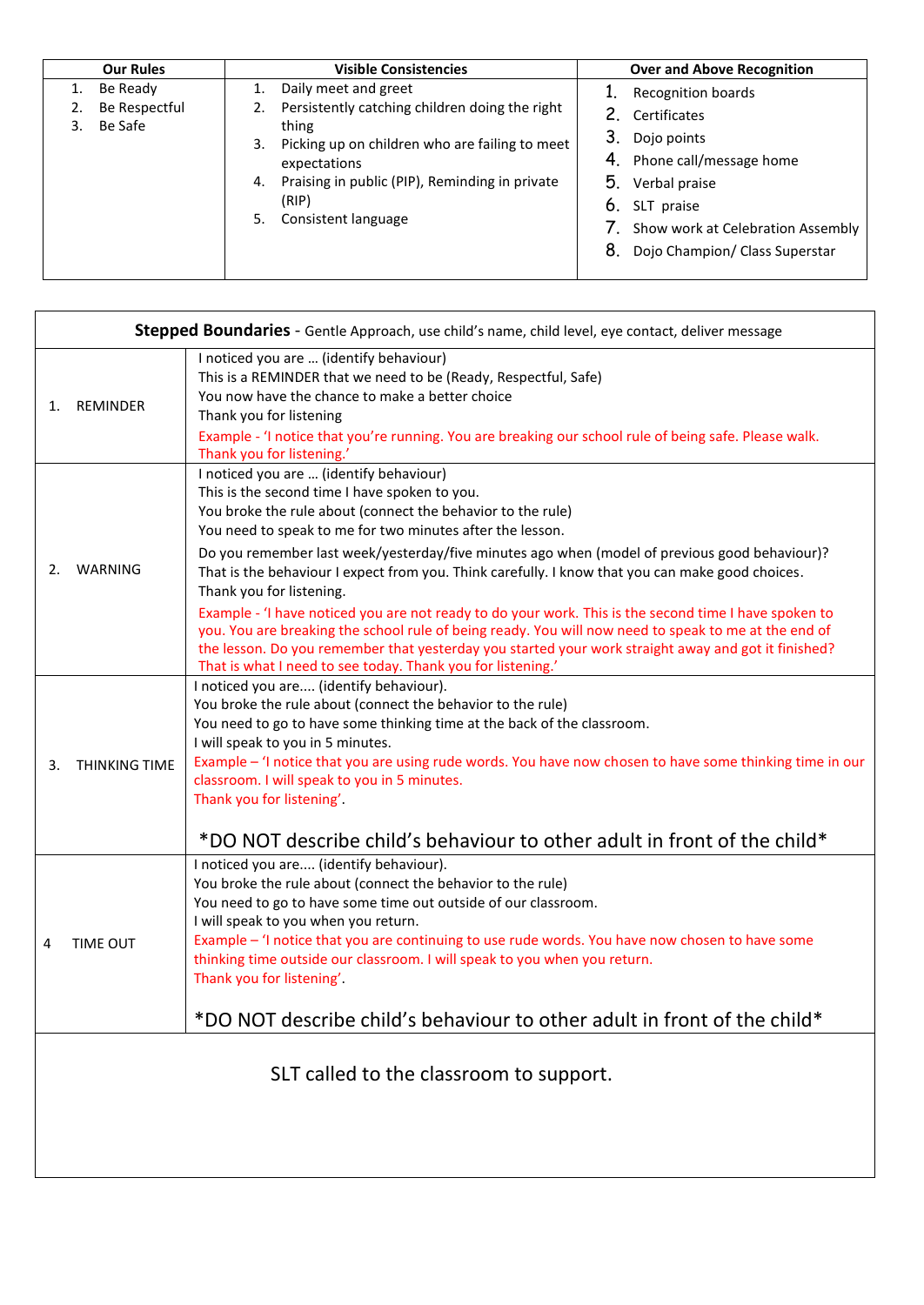| Reflection<br>(playtime/lunchtime)<br>Repair and restore<br>conversation                                          | What happened? (Neutral, dispassionate language.)<br>$\overline{\phantom{0}}$<br>What were you feeling at the time?<br>$\overline{\phantom{a}}$<br>What have you felt since?<br>$\overline{\phantom{a}}$<br>How did this make people feel?<br>$\overline{\phantom{a}}$<br>Who has been affected?<br>$\qquad \qquad \blacksquare$<br>What should we do to put things right?<br>$\overline{\phantom{a}}$<br>How can we do things differently? |  |
|-------------------------------------------------------------------------------------------------------------------|---------------------------------------------------------------------------------------------------------------------------------------------------------------------------------------------------------------------------------------------------------------------------------------------------------------------------------------------------------------------------------------------------------------------------------------------|--|
|                                                                                                                   | $\overline{\phantom{0}}$                                                                                                                                                                                                                                                                                                                                                                                                                    |  |
| *Remember it is not the severity of the sanction; it is the certainty that this follow up will take place that is |                                                                                                                                                                                                                                                                                                                                                                                                                                             |  |
| important.                                                                                                        |                                                                                                                                                                                                                                                                                                                                                                                                                                             |  |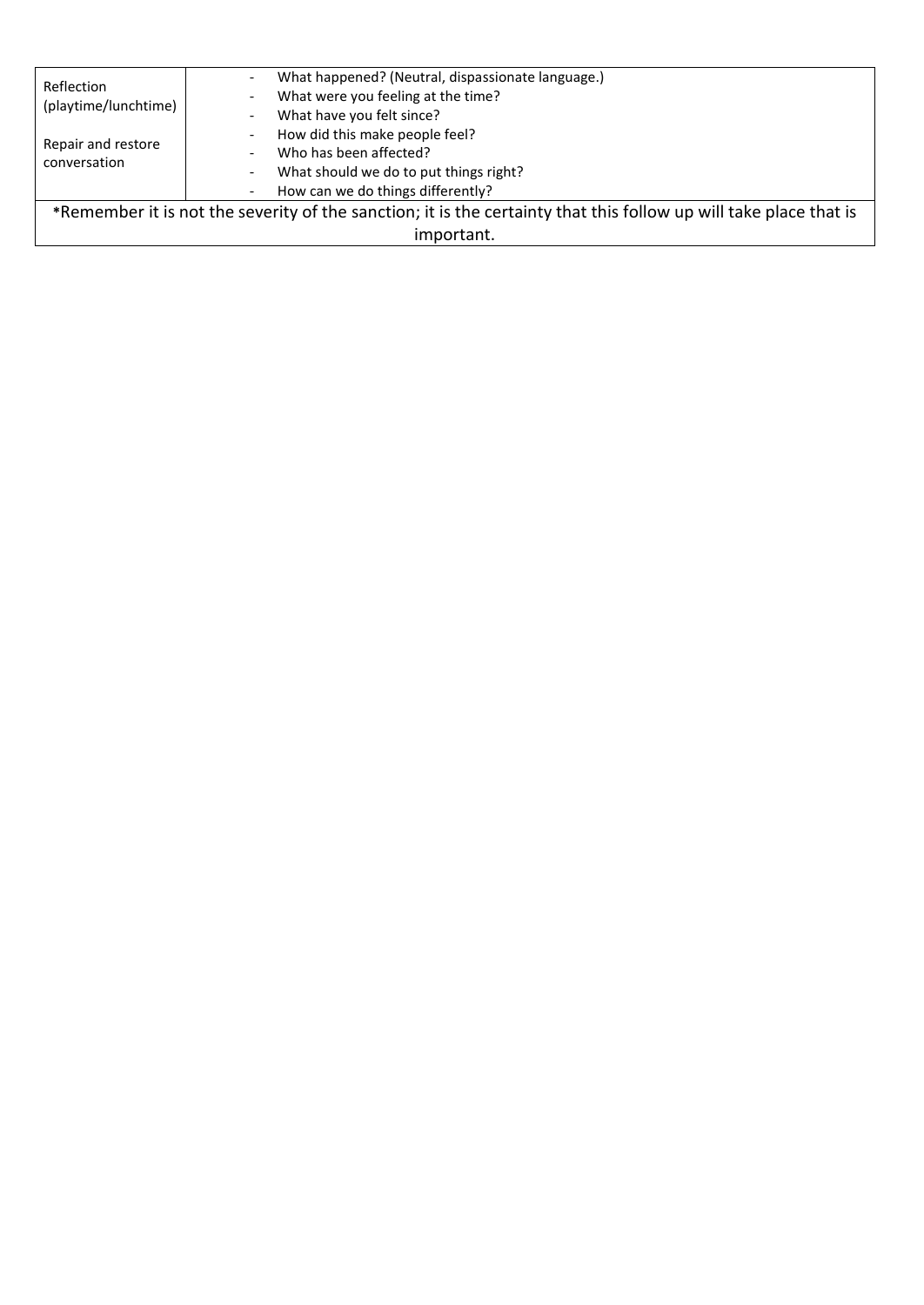### Sanctions

#### **Sanctions** *should*

- 1. Make it clear that unacceptable behaviour affects others and is taken seriously
- 2. Not apply to a whole group for the activities of individuals.
- 3. Be consistently applied by all staff to help to ensure that children and staff feel supported and secure

#### **Sanctions need to be in proportion to the action**

It should also be made very clear that it is the behaviour that is unacceptable, and any sanction should address this, not be made personal to the child.

#### **Adult Strategies to develop excellent behaviour**

IDENITIFY the behaviour we expect Explicitly TEACH behaviour MODEL the behaviour we expect PRACTISE behaviour NOTICE excellent behaviour CREATE conditions for excellent behaviour

#### **Language around Behaviour**

At Sylvester Primary School, we understand that a common and consistent use of language around behaviour is essential in creating clear boundaries to learn how to behave. Phrases and words should be chosen carefully and we should remain professional and calm at all times. Conversations should follow a script and behaviours should be discussed as the behaviours they are, and not be personal to the child.

Conversations around behaviour should be conducted, in the first instance, by the staff member taking the class/ group. Incidents are logged in the class file at the staff member's discretion.

#### **BEHAVIOUR PATHWAY**

Reminder Warning Thinking time/Time Out Follow up conversation SLT support Playtime Reflection Lunchtime Reflection Sent to SLT/VP/P Parents phoned Parents called to school Internal exclusion

#### **Sanctions**

Exclusion

#### **Playtime and Lunchtime Reflections**

Children are encouraged to reflect on their behaviour during a playtime or lunchtime reflection. During this time adults will talk to children and work though a process of reflection and restoration using the following questions:

- 1. What happened?
- 2. What were you feeling at the time?
- 3. How did this make people feel?
- 4. Who has been affected?
- 5. What should we do to put things right?
- 6. How can we do things differently?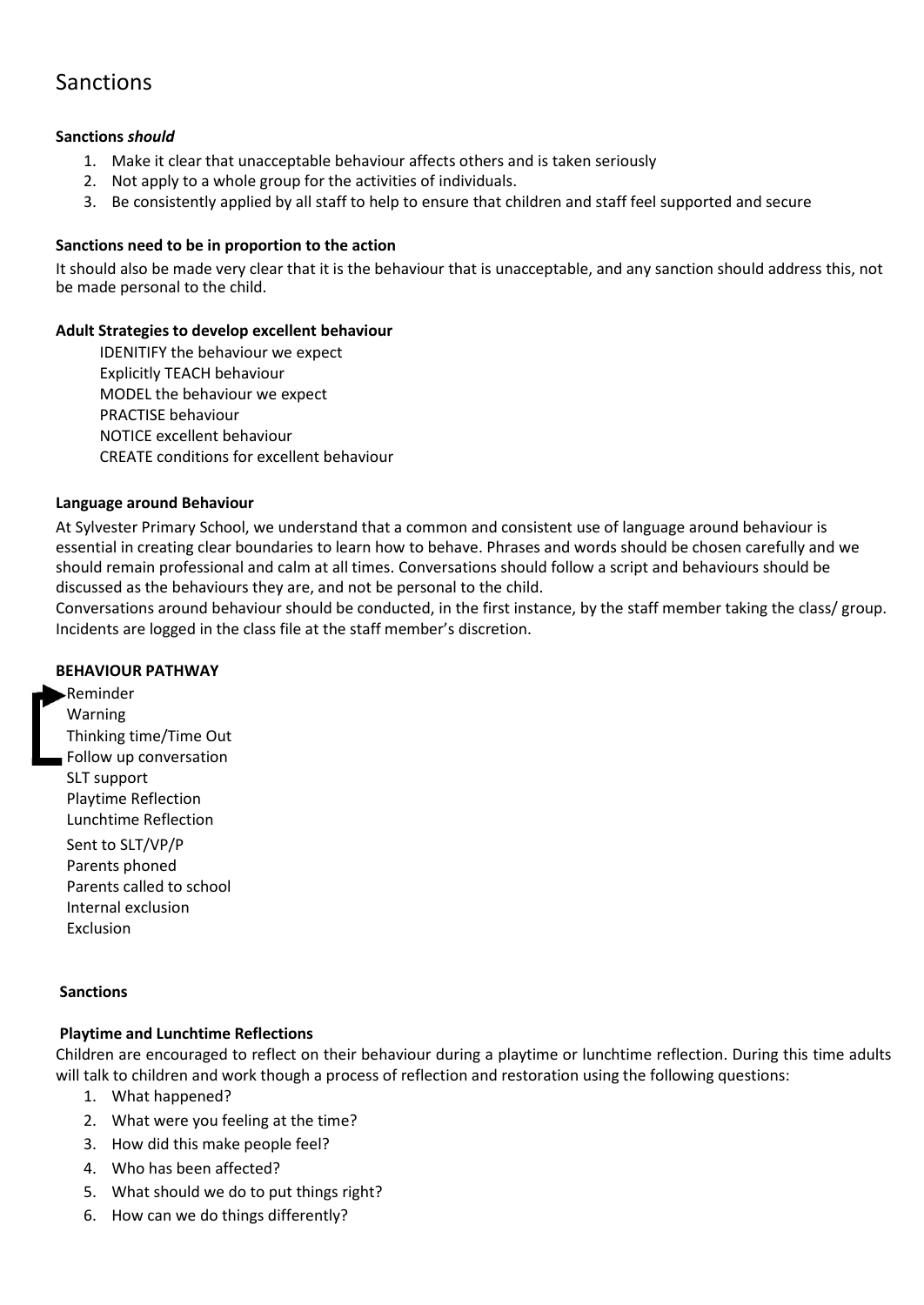However, children who continue to cause concern may be:

- asked to work under the supervision of the Vice Principal or Principal
- encouraged to work in another class and earn the right to return to their own class
- set specific targets to improve behaviour
- monitored on a 'Behaviour Record Card'
- be subject to a Pastoral Support Plan
- In extreme cases excluded for a fixed period of time or permanently excluded
- Attend a behaviour turn around programme

#### **Extreme Behaviours**

Some children exhibit particular behaviours based on early childhood experiences and family circumstances. As a school we recognise that their behaviour is their way of communicating their emotions. We also understand that for many children they need to feel a level of safety before they exhibit extreme behaviours. Where possible, we use our most skilful staff to build relationships with each individual child.

These children will have bespoke 'Positive Handling Plans' that can be found in *Appendix A*.

When dealing with an episode of extreme behaviour, a child may need to be restrained if they or other people are unsafe. This will only be used as last resort and only by trained staff.

#### **Relaxation Room**

Sylvester has a relaxation room (Calm Room) which is used as a safe space to effectively promote a range of strategies to assist children to feel safe and calm during times of high anxiety or upset. The Learning Mentor uses the Relax Kids (Mindfulness) programmes, massage and wellbeing sessions such as yoga and self-care. She offers a range of therapies and relaxation techniques to children to develop self-regulation skills.

Using Relax Kids helps develop children's emotional literacy; helps develop a self-awareness and self-regulation as well as understand the links between thoughts, feelings and behaviour.

The room also provides a safe haven for vulnerable children who may need to access a quiet space at playtimes and lunchtimes.

#### **Monitoring and Additional Support**

At Sylvester Primary School, we adopt a proactive approach to behaviour management. The Learning Mentor and the Vice Principal as part of the School monitoring cycle review children's behaviour regularly. Visits to the classroom are made to ensure procedures are adhered to and are consistent throughout.

Behaviour incidents are recorded and are put into a Behaviour Database. This allows trends and patterns to be extracted. Information such as frequency of incidents, time of occurrence etc. This information enables staff to support children and identify those in need of support. The details also enable staff to establish accurately the types of behaviour that a child is exhibiting including identifying triggers.

Behaviour is regularly discussed at staff meetings and meetings of the Governing Body.

Occasionally it may be appropriate to implement additional intervention strategies. The Learning Mentor can support children causing concern. The Learning Mentor uses data from the behaviour journal and, if appropriate the SNAP B Behaviour Assessment Tool, to identify any skills deficits that may need to be addressed for behaviour support strategies to be successful. Children are supported to develop these skills and move towards working on behaviour targets.

With parental permission, we may consult the Behaviour Support Team, Educational Psychologist or other behaviour specialists to obtain further support and advice. For example: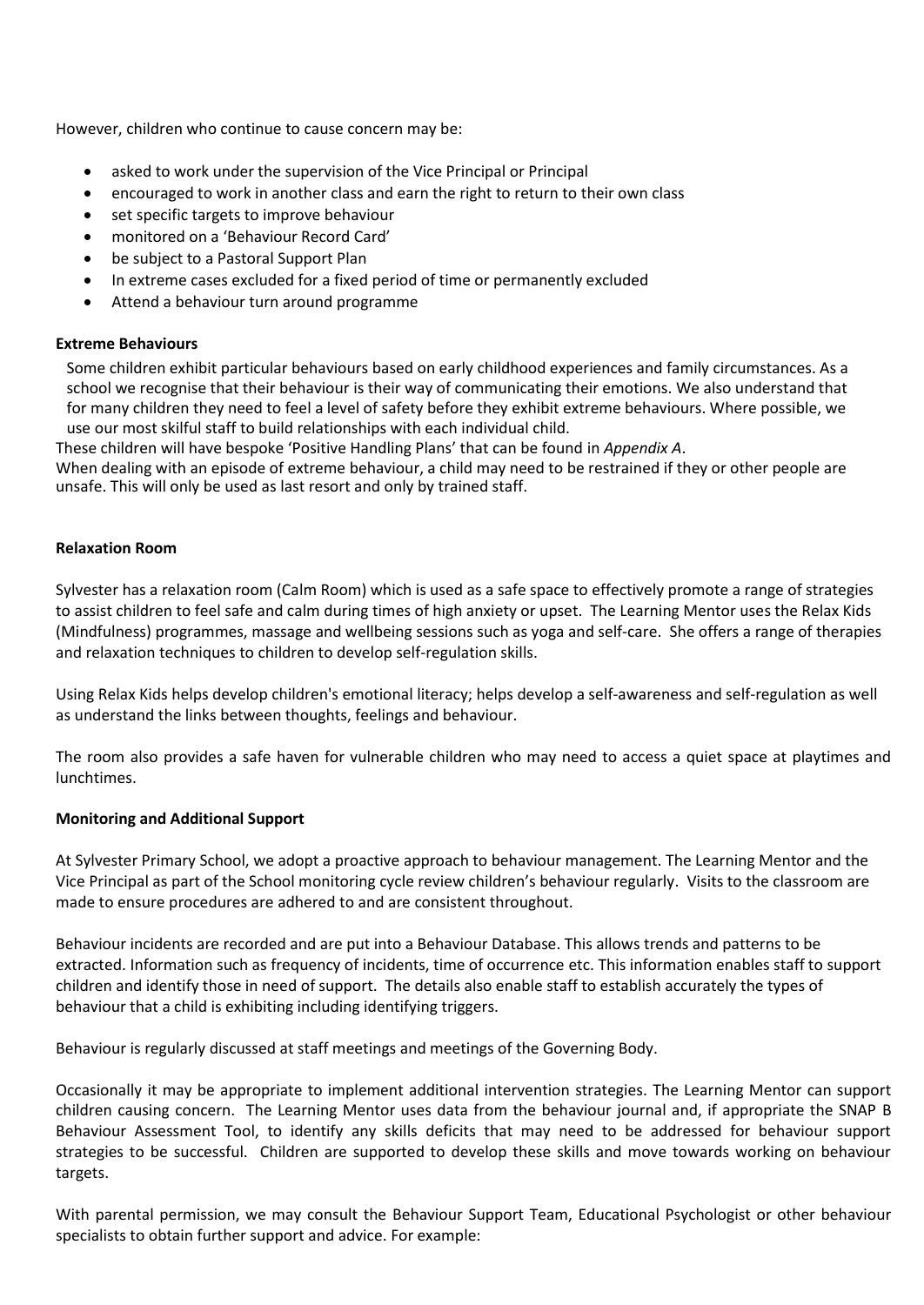- An Educational Psychologist assessment via a classroom observation, discussion with School and parents may be considered
- 1:1 targeted support from an Educational Psychologist.
- Early Help support for the family may be offered (if criteria is met.)

#### **Pastoral Support Programmes**

For pupils who continue to exhibit exceptionally challenging behaviour, the School will organise a multi-agency meeting with a representative from the Local Authority with the purpose of formulating a Pastoral Support Programmes (PSP). Pastoral Support Programmes (PSP) are intended for those pupils who do not respond to intervention and who are therefore "**putting themselves at serious risk of permanent exclusion**, **disaffection or criminal activity."** It is a short term intervention designed to support pupils in mainstream schools.

- The PSP must identify:
	- ❖ Those behaviours which are persistent, and problematical.
	- $\cdot \cdot$  The cause for concern and what is reasonably required for the pupil to remedy the situation.
	- ◆ Precise and realistic behaviour outcomes the pupil is to work towards. The targets should be clear and specific.
	- $\dots$  The rewards that can be achieved for meeting the targets and specify the sanctions that will come into force if specific behaviour occurs.
	- ❖ The staff members who are to oversee the PSP.
	- ❖ The nature and extent of parental involvement.
- Once agreed the PSP should be discussed with all the members of staff teaching and supervising the pupil and an agreement reached on the common strategy for managing the pupil over a specified period. All staff are made aware of the targets.

Primary school pupils should ideally be supported and their behaviour managed in their school, however if this behaviour gets to 'crisis point' and all support has been exhausted, the School will access the 'LA Options for Change' protocol which will look at future options regarding a child's educational future at The Sylvester. The Local Authority representative will lead on this protocol.

#### **Working with parents**

It is essential that the school benefits from working closely with parents with the aim of improving the behaviour of all pupils, while addressing a pupil's emotional needs.

Parents are kept informed about their child's behaviour using a message system.

Parents may be invited in to school to meet with the Vice Principal to discuss their child's behaviour, the setting of improvement targets and how the School will support the pupil's behaviour.

It may also be pertinent and appropriate to create an Individual Behaviour Programme (IBP), Behaviour Contract or look to external agencies for advice, support or assessment at any time.

If the child continues to behave inappropriately, the parent will then be invite to a meeting with the Principal. The School may consider a PSP or modifying the curriculum in order to bring about an improvement in the child's behaviour.

Parents and their child may be asked to attend a Governors Behaviour Panel if a pupil persistently breaks the School rules and is not responding to serious sanctions and consequences.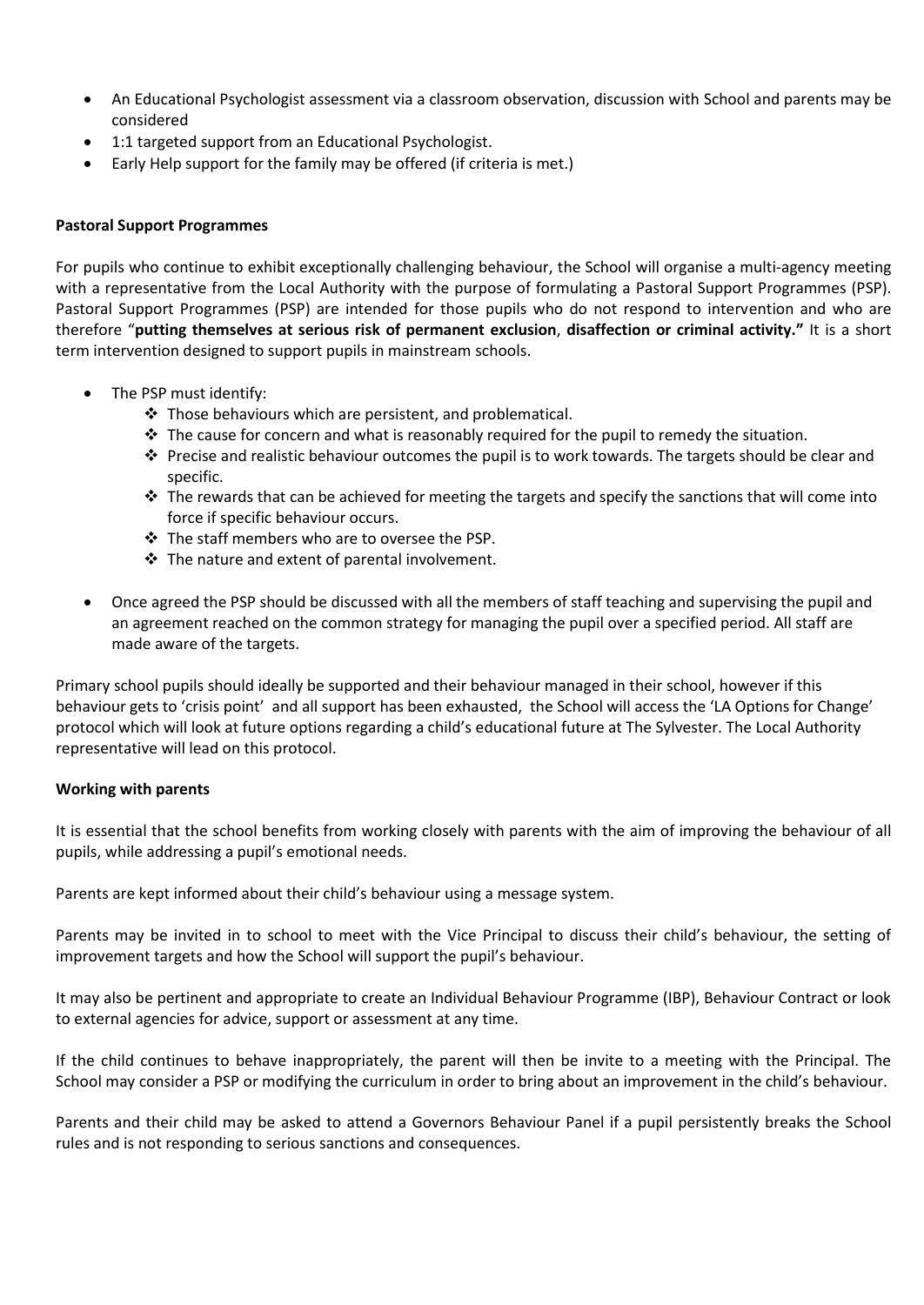#### **Fixed Term Exclusions**

Children whose behaviour continuously reaches lunchtime reflection level will be closely monitored and supported. However, if a child's behaviour continues to reach lunchtime reflection and after a programme of intervention support, then the School will write to the parent informing them that if their child's behaviour reaches a further lunchtime reflection the School will consider undertaking fixed-term exclusion.

If the exclusion fails to bring about an improvement in the pupils behaviour, the Principal may consult the Local Authority – Exclusions & Admissions Department.

#### **Permanent Exclusions**

If the child's behavior continues to deteriorate, the Governing Body of the School reserves the right to consider a permanent exclusion. The Governing Body also reserves the right to permanently exclude a pupil following:

- Ongoing exceptionally challenging behaviour that is impacting on the emotional well being and learning of other pupils in the School
- A severe 'one off' incident as deemed appropriate by the Head teacher and the Governing Body.
- Malicious allegations against School staff.

#### **Breakfast and After School Club**

Children who attend Breakfast and/or After School Club will be managed under the same behaviour system that operates during the School day. Class teachers will be kept informed when children in their class are on the tracking sheet during their time at this wrap around provision. Persistent breaking of the School rules and undesirable behaviour at these clubs may result in a child being ask to reduce their attendance for a period of time, suspend their attendance for a period of time and in extreme circumstances, the Principal would decide that a child is no longer allowed to attend for their safety and wellbeing and the safety and wellbeing of the other children.

#### **Behaviour outside the school gates**

Teachers have the power to discipline pupils for misbehaving outside of the school premises "to such an extent as is reasonable". The range of sanction and consequences will apply in response to non-criminal bad behaviour and bullying which occurs off the School premises and which is witnessed by a staff member or reported to the School.

The school has a statutory power to discipline children for misbehaving outside the School premises.

A teacher may use any of the disciplinary sanctions covered by this policy in connection with poor behaviour and bullying which takes place off the School premises and which is witnessed by a member of staff or reported to the School.

A teacher may also discipline a child for misbehaviour when:

- Taking part in any School-organised or School-related policy or
- Travelling to or from School or
- Wearing the School uniform or
- In some other way identifiable as a pupil at the School

Even if the above conditions are not satisfied, a teacher may still discipline a child if their behaviour is such that it:

- Could have repercussions for the orderly running of the School or
- Poses a threat to another pupil or member of the public or
- Could adversely affect the reputation of the School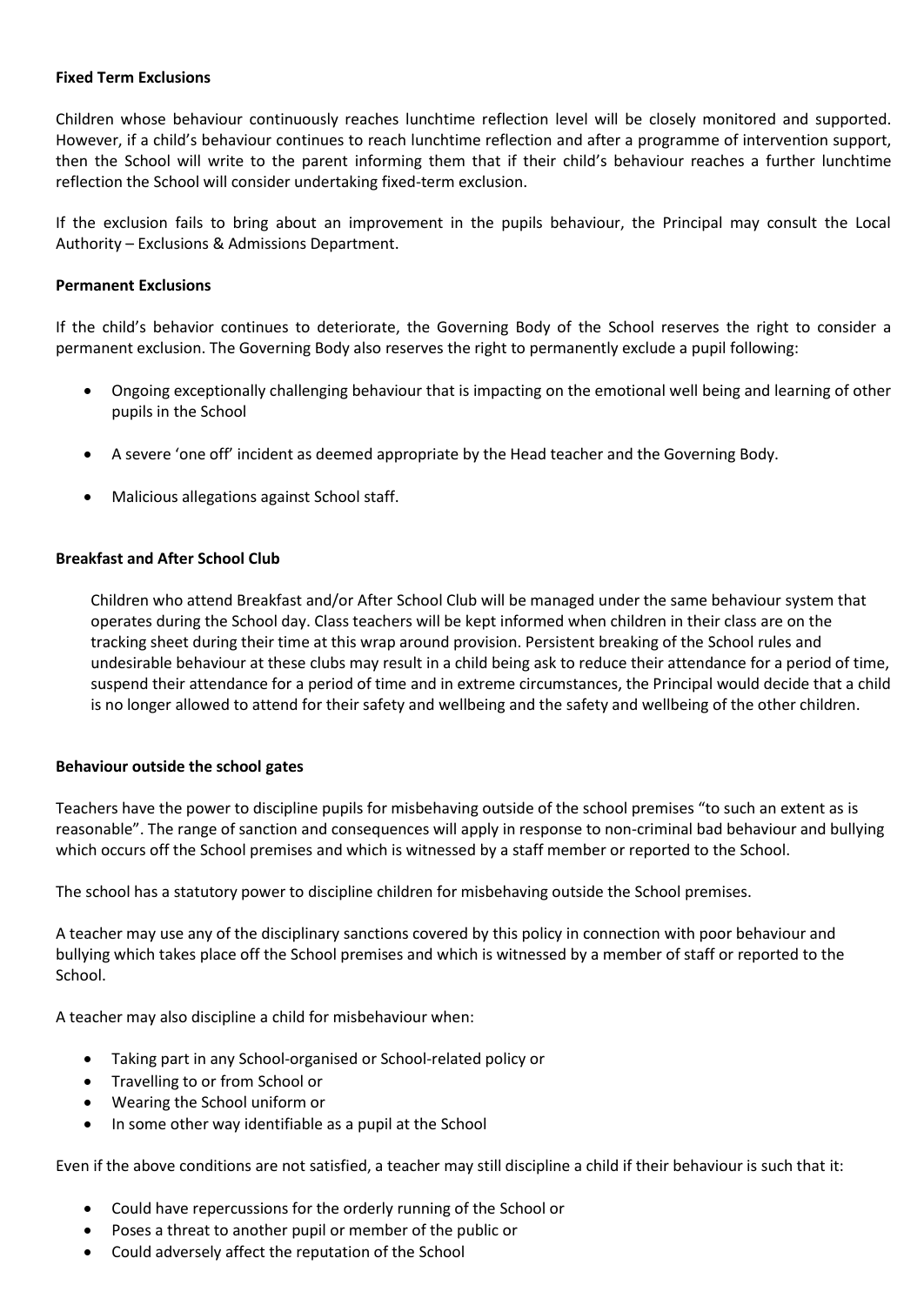In all cases of misbehaviour the teacher can only discipline the pupil on the School premises or elsewhere when the pupil is under the lawful control of the staff member.

#### **Staff with the power to discipline pupils**

Teachers have statutory authority to discipline pupils for misbehaviour. This power also applies to all paid staff with responsibility for pupils, such as Teaching Assistants, unless the Head teacher says otherwise.

#### **Using reasonable force**

Staff may use reasonable force to prevent pupils from committing a criminal offence, injuring themselves or others or damaging property and to maintain good order and discipline in the classroom.

Head teachers and authorised School staff may also use such force as is reasonable given the circumstances when conducting a search without consent for knives or weapons, alcohol, illegal drugs, stolen items, tobacco and cigarette papers, fireworks, pornographic images or articles that have been or could be used to commit an offence or cause harm.

Schools can also identify additional items in their School rules which may be searched for without consent. Force **cannot** be used to search for these items.

Staff take part in regular training on positive handling to learn how to keep children and themselves safe should a child have to be handled. All incidents of positive handling are recorded and a separate Positive Handling Policy exists.

#### **Confiscation of Inappropriate Items.**

There are two sets of legal provisions which enable School staff to confiscate items from pupils:

- 1. The **general power to discipline** enables a member of staff to confiscate, retain or dispose of a pupil's property as a punishment, so long as it is reasonable in the circumstances. The law protects them from liability for damage to, or loss of, any confiscated items provided they have acted lawfully.
- 2. **Power to search without consent** for "prohibited items" including:
- knives and weapons
- alcohol
- illegal drugs
- stolen items
- tobacco and cigarette papers
- fireworks
- pornographic images
- any article that has been or is likely to be used to commit an offence, cause personal injury or damage to property;
- any item banned by the School rules which has been identified in the rules as an item which may be searched for.

The legislation sets out what must be done with prohibited items found as a result of a search.

Weapons and knives and extreme or child pornography must always be handed over to the police, otherwise it is for the teacher to decide if and when to return a confiscated item.

#### **Verbal Abuse**

We want everyone to feel included, respected and safe in our school. We will not tolerate verbal abuse, which includes name-calling and sexist comments.

Sexist comments are those which discriminate based on sex, particularly against women. Sexism also includes behaviour or attitudes that create stereotypes of social roles based on sex.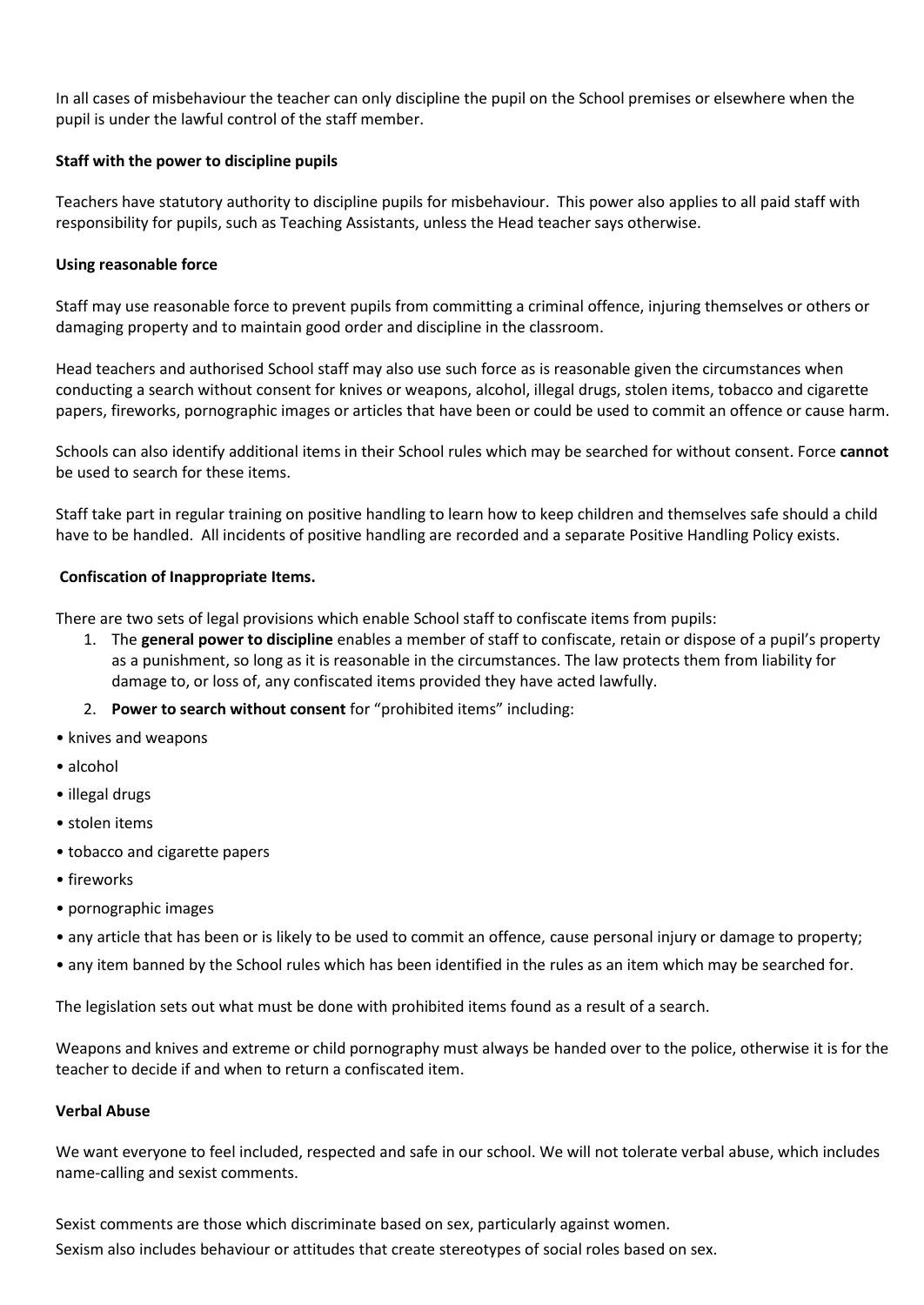All staff and pupils are encouraged to call out and/or report this behaviour. If pupils make these comments, we will:

- Ask them to apologise to anyone the comment was directed at
- Support and educate them to improve their behaviour
- Monitor their behaviour for any recurrence
- Escalate the sanction to a phone call home if the pupil refuses to apologise in the first instance

Our PSHE curriculum will cover what healthy and respectful behaviour towards one another looks like. This demonstrates our zero-tolerance approach better by making the following things clearer:

- What the unacceptable behaviour involves
- What we want the culture in our school to be
- How we will respond to this behaviour
- How we will support the victim(s) and alleged perpetrator(s)

#### **Application**

This Behaviour Policy is for all of our school community. If it is to be effective, everyone must use it with confidence and consistency.

This policy was adopted in September 2021 and will be reviewed in September 2022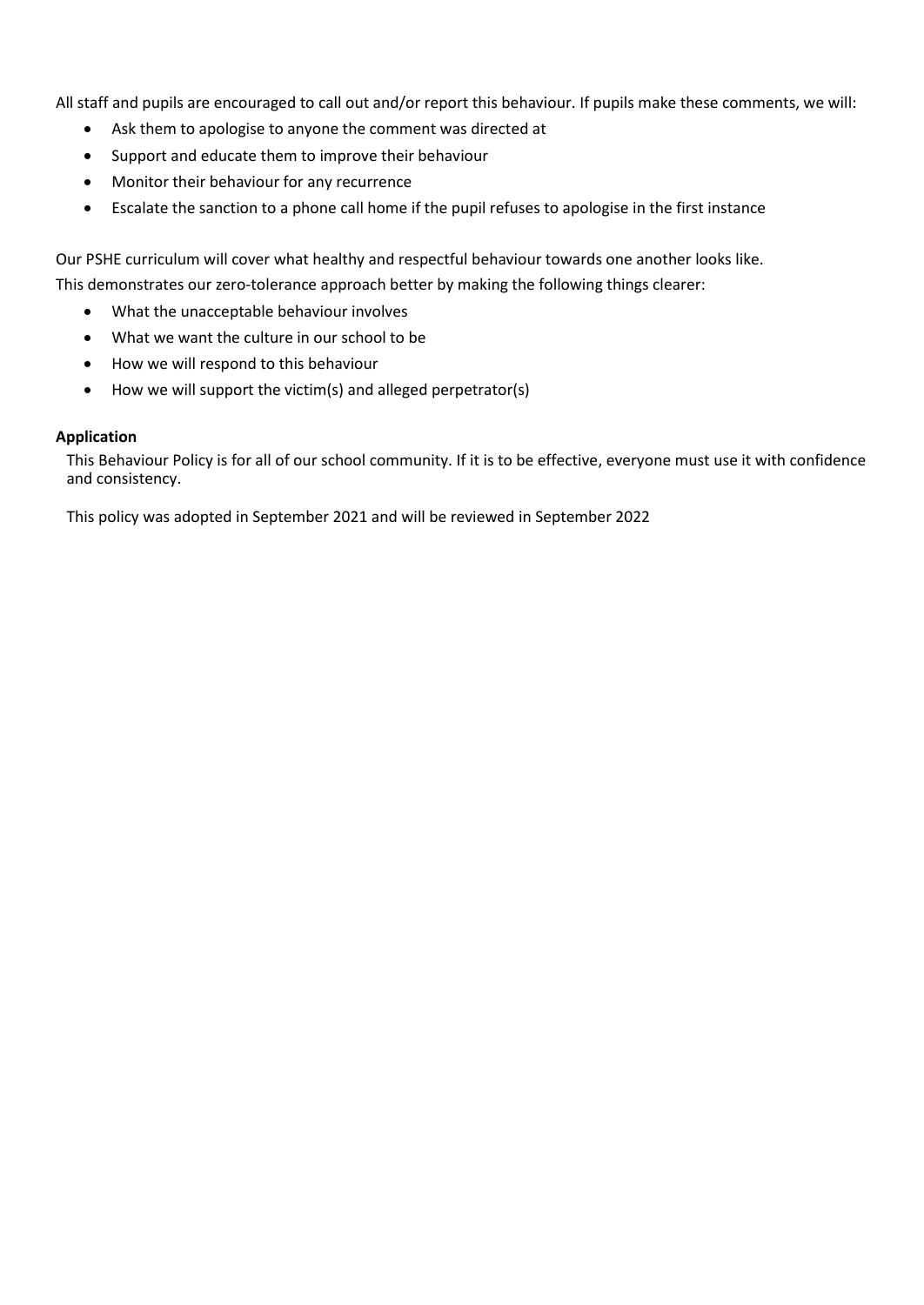## Appendix A - POSITIVE HANDLING PLAN

| Child's Name:                      |     |       | Date of Plan:<br>Review Date: |                           |
|------------------------------------|-----|-------|-------------------------------|---------------------------|
| What does the behaviour look like? |     |       |                               |                           |
| Stage 1 Anxiety Behaviours         |     |       | Stage 2 Defensive Behaviours  | Stage 3 Crisis Behaviours |
|                                    |     |       |                               |                           |
|                                    |     |       |                               |                           |
|                                    |     |       |                               |                           |
|                                    |     |       |                               |                           |
| What are common triggers?          |     |       |                               |                           |
|                                    |     |       |                               |                           |
|                                    |     |       |                               |                           |
|                                    |     |       | De-escalation skills          |                           |
| Skill                              | try | avoid |                               | Notes                     |
| Verbal advice and support          |     |       |                               |                           |
| Giving space                       |     |       |                               |                           |
| Reassurance                        |     |       |                               |                           |
| Controlled choices                 |     |       |                               |                           |
| Humour                             |     |       |                               |                           |
| Logical consequences               |     |       |                               |                           |
| Planned ignoring                   |     |       |                               |                           |
| Time-out                           |     |       |                               |                           |
| Removing audience                  |     |       |                               |                           |
| Transfer adult                     |     |       |                               |                           |
| Success reminded                   |     |       |                               |                           |
| Supportive touch                   |     |       |                               |                           |
| Listening                          |     |       |                               |                           |
| Others                             |     |       |                               |                           |
| Diversions and distractions        |     |       |                               |                           |
|                                    |     |       |                               |                           |
|                                    |     |       |                               |                           |
|                                    |     |       |                               |                           |
|                                    |     |       |                               |                           |
|                                    |     |       |                               |                           |
|                                    |     |       |                               |                           |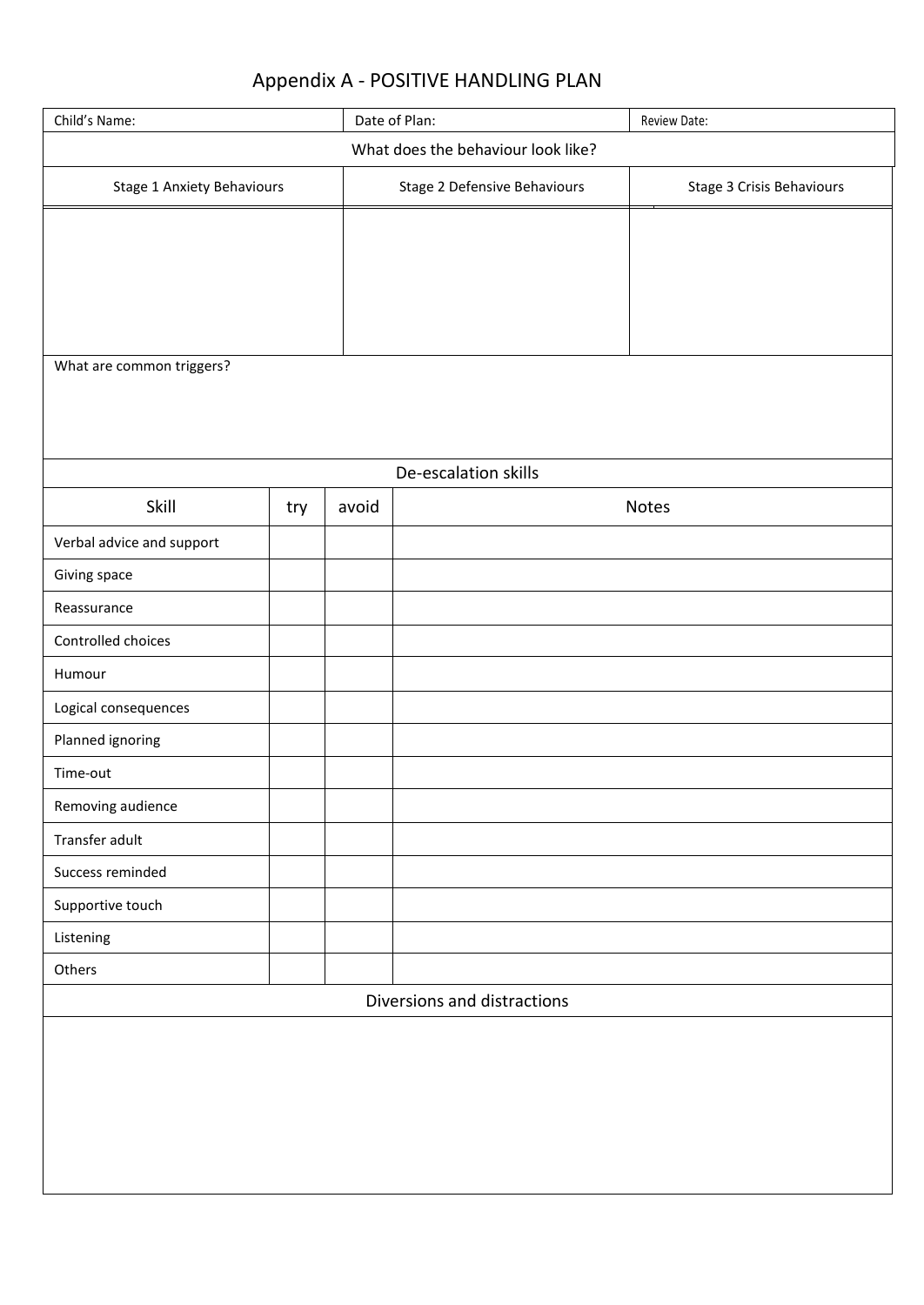| Any medical conditions to be taken into account before using Physical interventions? |     |       |                      |
|--------------------------------------------------------------------------------------|-----|-------|----------------------|
|                                                                                      |     |       |                      |
|                                                                                      |     |       |                      |
|                                                                                      |     |       | De-escalation skills |
| Intermediate                                                                         | try | avoid | <b>Notes</b>         |
| Friendly escort                                                                      |     |       |                      |
| Caring C Guide                                                                       |     |       |                      |
| Single elbow                                                                         |     |       |                      |
| Double elbow                                                                         |     |       |                      |
| Other                                                                                |     |       |                      |
| Who has been informed/Where has the incident been recorded?                          |     |       |                      |
|                                                                                      |     |       |                      |
|                                                                                      |     |       |                      |
|                                                                                      |     |       |                      |
| Stage 4 Follow Up (Only after Stage 3 Crisis Behaviour).                             |     |       |                      |
| Teacher:                                                                             |     |       |                      |
| Parent/Carer:                                                                        |     |       |                      |
| Student:                                                                             |     |       |                      |
| <b>Educational Psychologist:</b>                                                     |     |       |                      |
| Social Service (if applicable):                                                      |     |       |                      |
| Headteacher:                                                                         |     |       |                      |